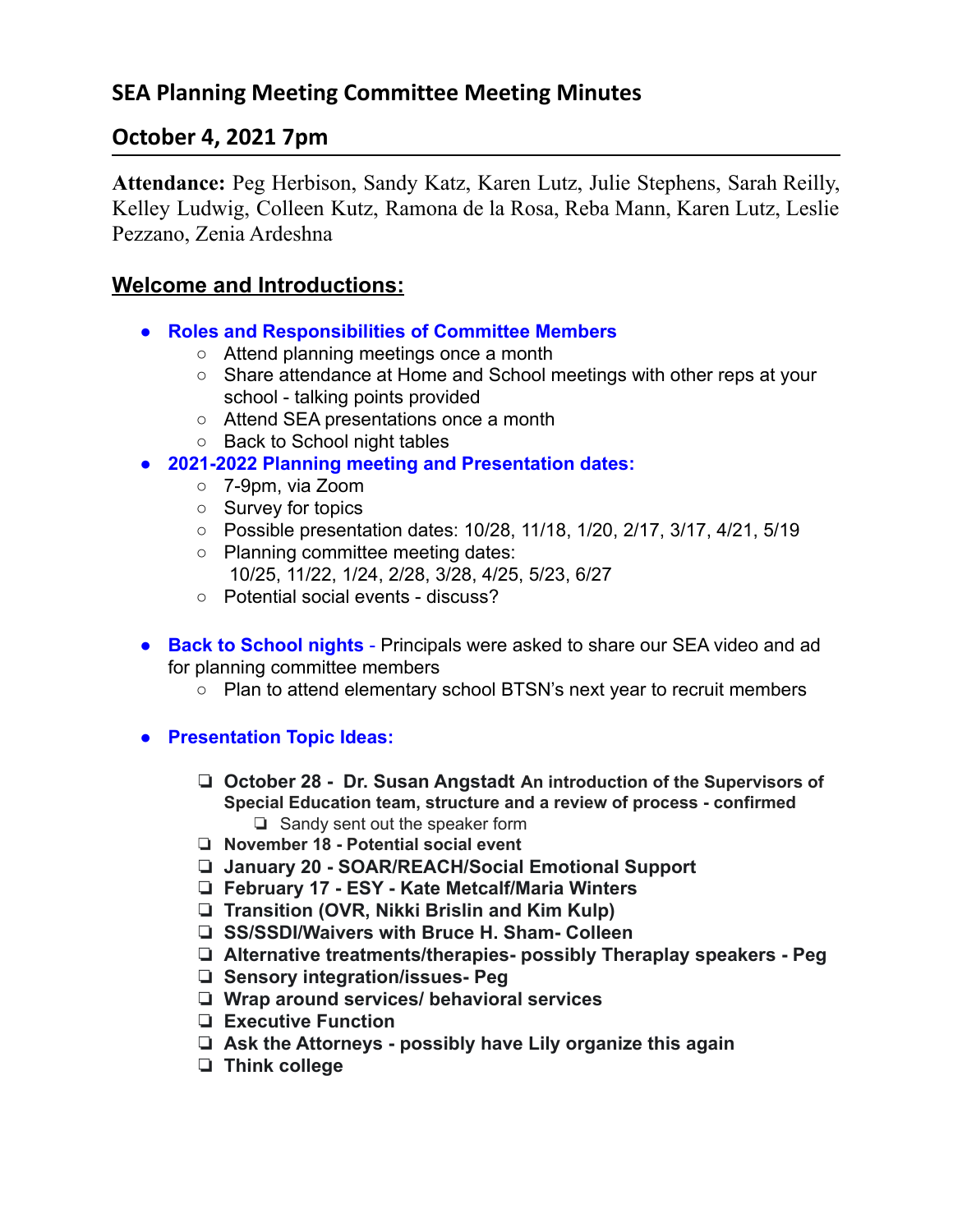- ❏ **Healthy Relationships for special needs- Lynn Medley might know someone or Autism Society of America or Autism Speaks - Ramona**
	- ❏ Ramona has some names but wants to get more information- she will see if she can observe any of their presentations
- ❏ **Digitability- Ramona**
- ❏ **Tech Owl- Ramona**
- ❏ **IEP basics PEAL?**

## **Updates:**

- **● Best Buddies**
	- **○ First Best Buddies Club meeting -** October 6th for the high school
		- Students join through google classroom and parents/students can also join Remind
	- **Officers:** Gaby Sheldon President, Alexa Burstein Vice President
	- **Advisors:** Jen Specht and Jessica Zimmerman
	- **○ Graduation ideas -** purple Best Buddies sash at graduation for all members
	- **○ Arcola best buddies?**
- **● Unified Sports Update**
	- ❏ **Apex Award -** received the Apex Team Award from MEF
	- ❏ **Bocce** not this year
	- ❏ **Unified Sports Canopy Tent** presented at Homecoming
- **● PA Inclusion Collective Update**
	- ❏ Planned series on Universal Design for Learning in the Spring 2022 - conversations begun with Shelley Moore
- **● YouTube channel Methacton SEA**
	- has the Financial Strategies presentation and back to school night video
	- Can be used for future recordings
	- public
	- Sandy and Peg subscribed vesterday so we would have some subscribers LOL

## **Budget:** Michelle, Treasurer

- Our SEA balance is \$2,446
- plan to contribute to the PA Inclusion Collective series again probably \$500

## **Fundraisers:**

- Yoga with Aim High (Kelley Ludwig) Possibly hold a yoga session that people pay to attend or a social event
- Maureen Stanko performance
- **○** Moe's Box dinners?